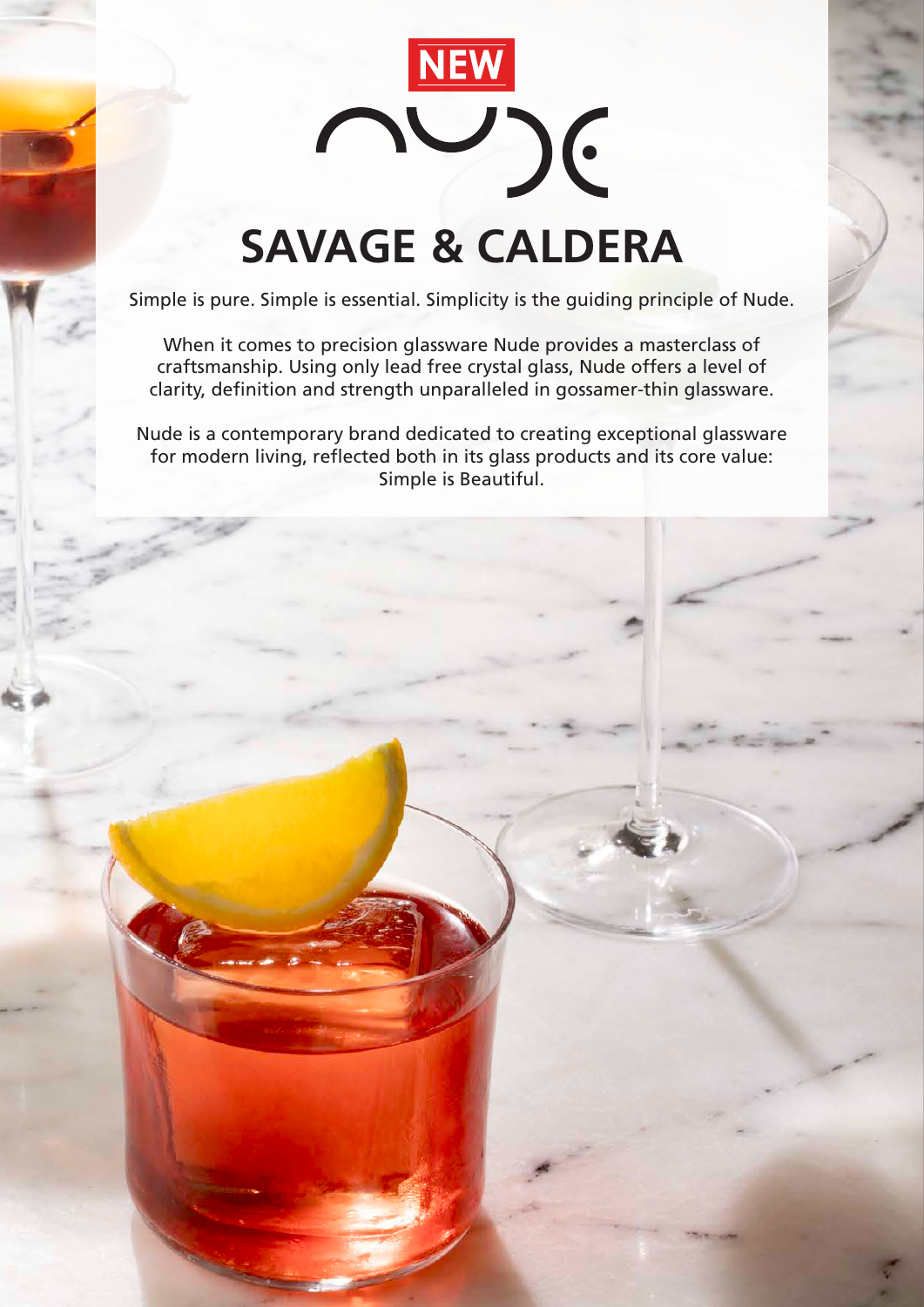Savage by Nude is the first glassware collection from the philosopher turned mixologist Rémy Savage. A beautiful exploration of shapes and form defined by their ultra-simple and rigorously functional aesthetic.



**COUPETINI**  $\diamond$ Item No. **CC567286** Capacity Max. Dia

## **GLASSWARE** | NUDE - SAVAGE

**WATER**  $\diamond$ Item No.



| LUWDALL V |                  |
|-----------|------------------|
| Item No.  | CC564154         |
| Capacity  | 295ml            |
| Max. Dia  | 86 <sub>mm</sub> |
| Height    | 77mm             |





170ml 100mm Height 166mm



Capacity Max. Dia Height 82mm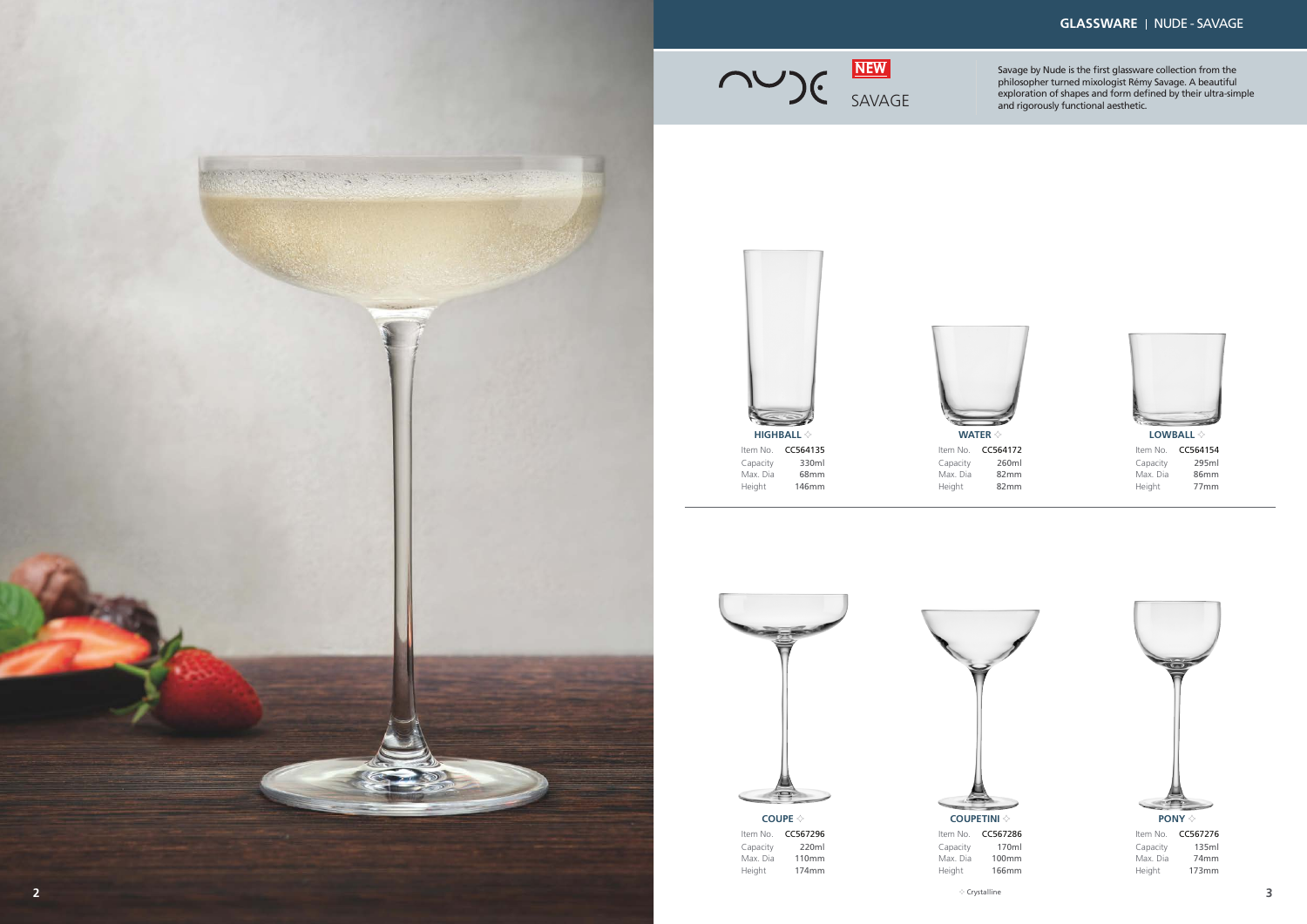

Dynamic and unexpected, yet still inherently simple – the Nude Caldera collection offers a new take on the traditional whiskey

CALDERA essentials. **NEW**

> **WHISKEY**  $\diamondsuit$ Item No. **CC568124** 270ml 82mm Capacity Max. Dia Height 84mm



Item No. **CC568134** 450ml 76mm Capacity Max. Dia<br>Height  $171mm$ 

## **GLASSWARE** | NUDE - CALDERA